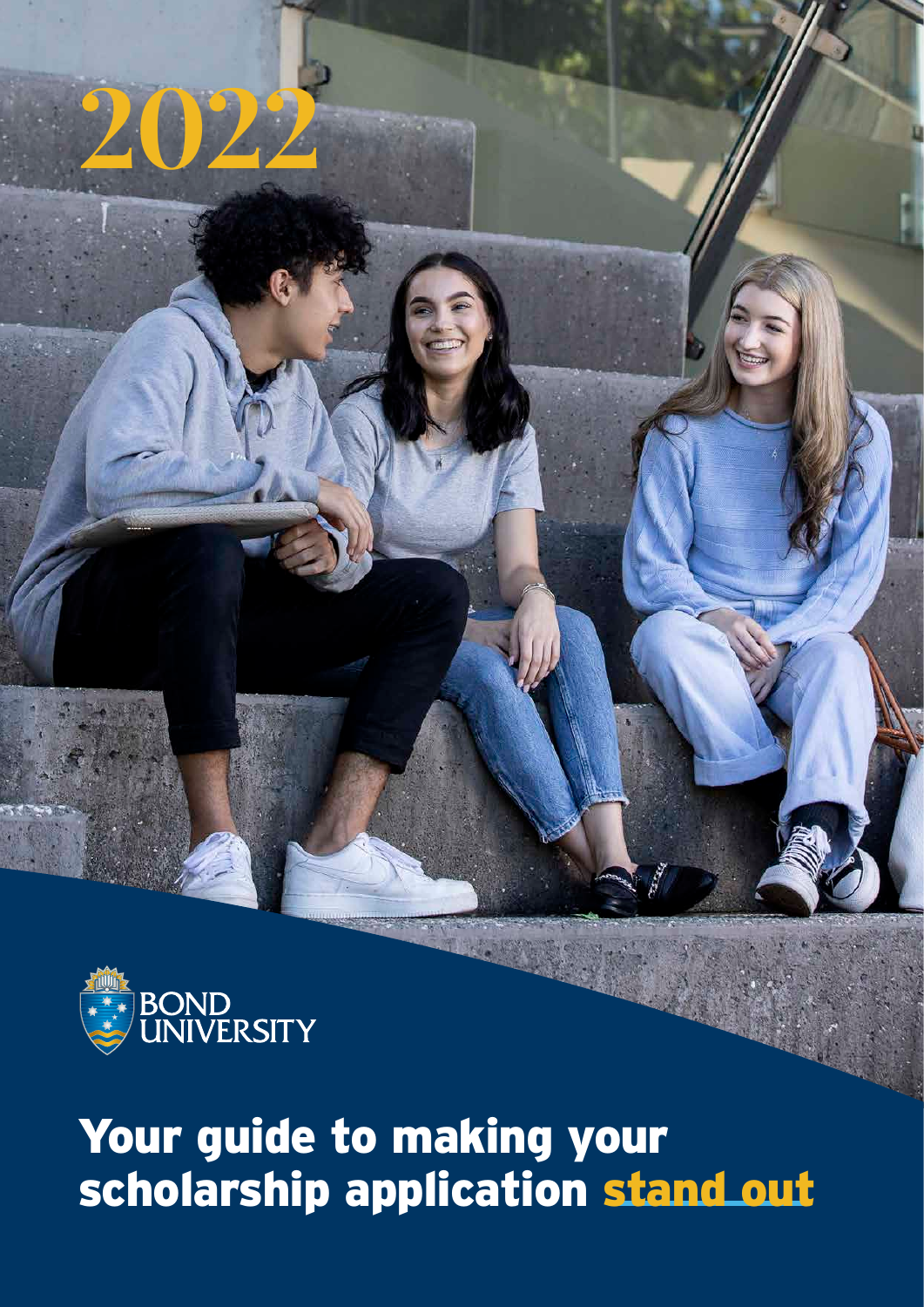# **Your Journey to Success**

Bond University offers a number of scholarships to the best and brightest applicants each semester and are designed to reward students who have excelled in the areas of academia, leadership, community and sporting. Bond's Scholarship Program features a range of full-fee scholarships with a minimum value of \$93,000 and part-fee scholarships with a minimum value of \$23,000 for both single and approved combined degrees.

This guide aims to provide students with all the information needed to make a scholarship application to Bond University. Further information on scholarship eligibility, selection processes and important dates can be found online at [bond.edu.au/scholarships.](http://bond.edu.au/scholarships) 

#### **So you're ready to start a scholarship application? Below you'll find a few tips to help you on your journey.**

## **Consider**

**1**

**2**

**3**

Review our website and check which scholarships you are eligible to apply for. Remember, we encourage you to apply for as many scholarships as you are eligible for.

### **Discuss**

It's important that you speak to your parents and school about your scholarship application. Let them know you are applying and ask them if they agree with your scholarship choices.

### **Start**

Remember, you can't start your scholarship application form until you have fully submitted your program application, so get online and start your program application straight away. Scholarship applications open on 2 May. We suggest you start as soon as possible and encourage you to explore the form and check what is required before by the relevant scholarship application closing date.

### **Support**

**4**

**5**

**6**

You may be asked to provide specific supporting documents or write an essay depending on the scholarship(s) you apply for. Documents should be uploaded in the relevant section of the scholarship application form. We suggest drafting essay responses in a Word document and then copying them into the application form when you are ready. This will allow you to check your word count and spelling/grammar before submitting your responses. All High School Leavers will also be asked to provide their Career Advisor's details so we can contact them directly for a reference.

#### **Check**

Make sure you proof read your application. Check your spelling and grammar and ensure you have attached everything that is required. Once you have submitted your application you cannot make any changes, so take the time to check it over.

### **Submit**

Once you are ready, it's time to submit your application. You will receive a confirmation email once you have successfully submitted your scholarship application. If you don't receive this be sure to contact us so we can make sure it has been submitted. You MUST submit your scholarship application by the relevant closing date. No late scholarship applications will be considered. If you are applying for more then one scholarship with different application closing dates, it is important to submit your scholarship application by the earliest scholarship closing date.

### **Look out**

Check your email regularly. We will be sending you important information and reminders throughout the process. We are here to help so if you have any questions email domestic@bond.edu.au.

#### **What's Next?**

**8**

**7**

Take a deep breath… the hard work is done. We will send you further details with the next steps depending on the scholarship(s) you have applied for and will keep you updated on the progress of your application. Make sure you put any key dates we provide you with in your calendar and good luck!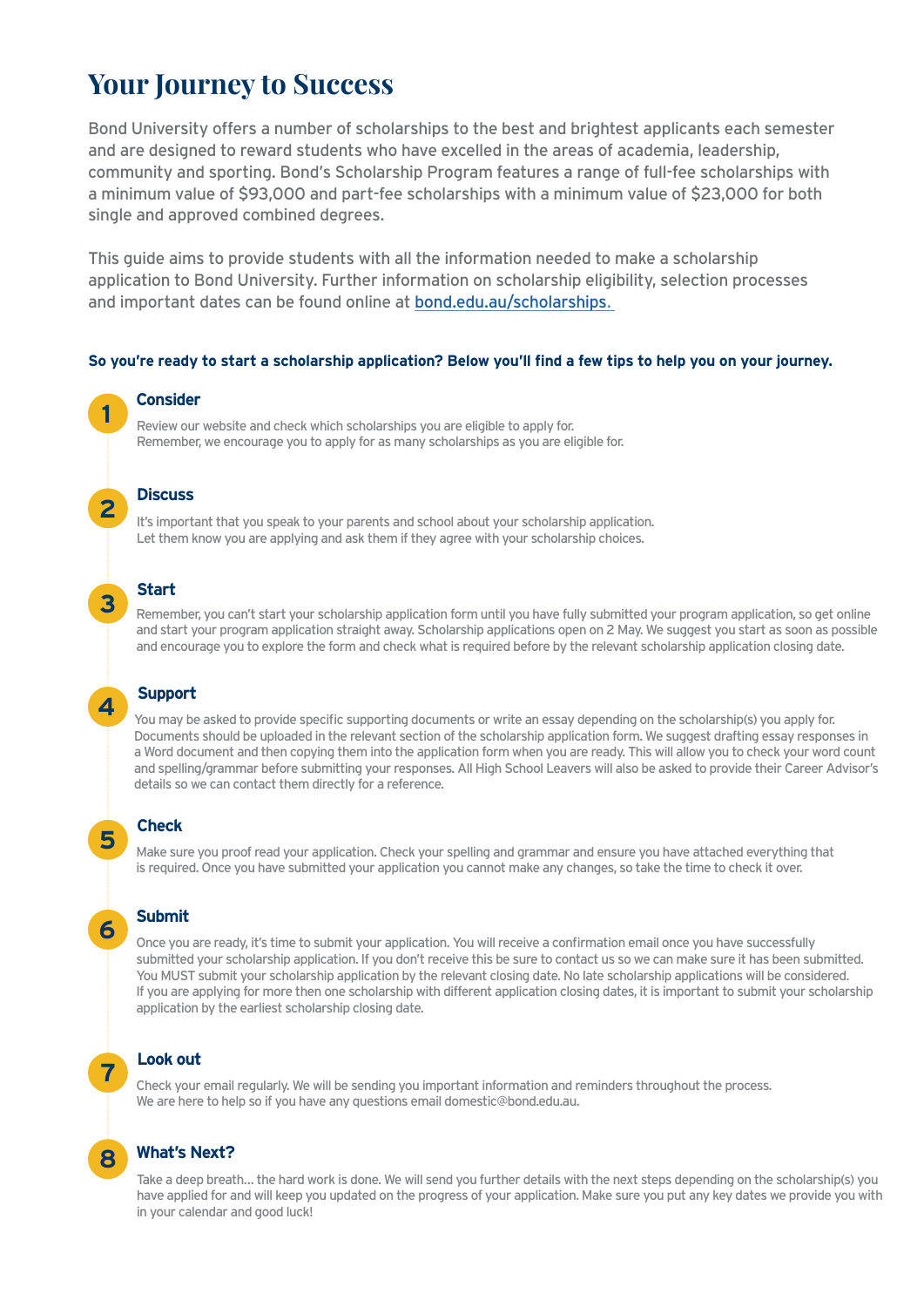

# **How to Apply for a Scholarship**

#### **COMPLETE THE BOND UNIVERSITY STUDY APPLICATION FORM.**

- Bond University Study Applications are open from 1 January, 2022 at [apply.bond.edu.au](http://apply.bond.edu.au).
- You will be required to enter an email address and password, and will have the ability to save your application and return to it at any time. Please use a non-school email address.
- Go to the Start an Application tab and enter the name of the program you want to apply for in the keyword field.
- As part of your study application, you will be asked to upload copies of your full Year 11 school reports and Semester 1 Year 12 school reports.
- You must fully complete and submit your Bond University Study Application before commencing your scholarship application.

#### **COMPLETE THE BOND UNIVERSITY SCHOLARSHIP APPLICATION FORM.**

- Bond University Scholarship Applications are open from 2 May, 2022.
- Before commencing a scholarship application, it is important to check you meet the eligibility criteria for the scholarship(s) you wish to apply for. Only eligible students should apply. Visit [bond.edu.au/scholarships](http://bond.edu.au/scholarships) for eligibility details.
- To access the form, return to [apply.bond.edu.au](http://apply.bond.edu.au) and use the same email address and password that you used for your study application.
- Go to the Start an Application tab and enter the word 'scholarship' in the keyword field.
- Your scholarship application can be saved and returned to at anytime, however it must be completed and submitted by the earliest closing relevant to the scholarship(s) you are applying for. All closing dates are listed online at [bond.edu.au/scholarships](http://bond.edu.au/scholarships).
- If you are applying for more than one scholarship with different closing dates, it is important to submit your scholarship application form by the earliest scholarship closing date. No late scholarship applications will be considered and no changes can be made to your application once it's been submitted.

# **Top Tips from a Scholarship Recipient**



"Here are a few of my top tips to assist with your application:

- 1. Start early and take your time. Start it as soon as you can and come back to it in increments so you're not rushing at the end.
- 2. Be sure to prepare your scholarship essay question responses in a Word document so you can check your spelling and word count before copying them into the application form.
- 3. Be yourself… don't be afraid to let your passion and personality shine through your application.
- 4. Keep to the essay word limits. They are there for a reason so be concise and think about the most important points you want to get across to the reader.

Good luck! Remember, getting a scholarship isn't the be all and end all, there are definitely other options. For instance, Bond students can receive FEE-HELP to help cover their tuition so don't panic, and enjoy the experience."

#### **Rebecca Tannenbaum**

Excellence Scholarship Recipient Bachelor of Commerce / Bachelor of Laws